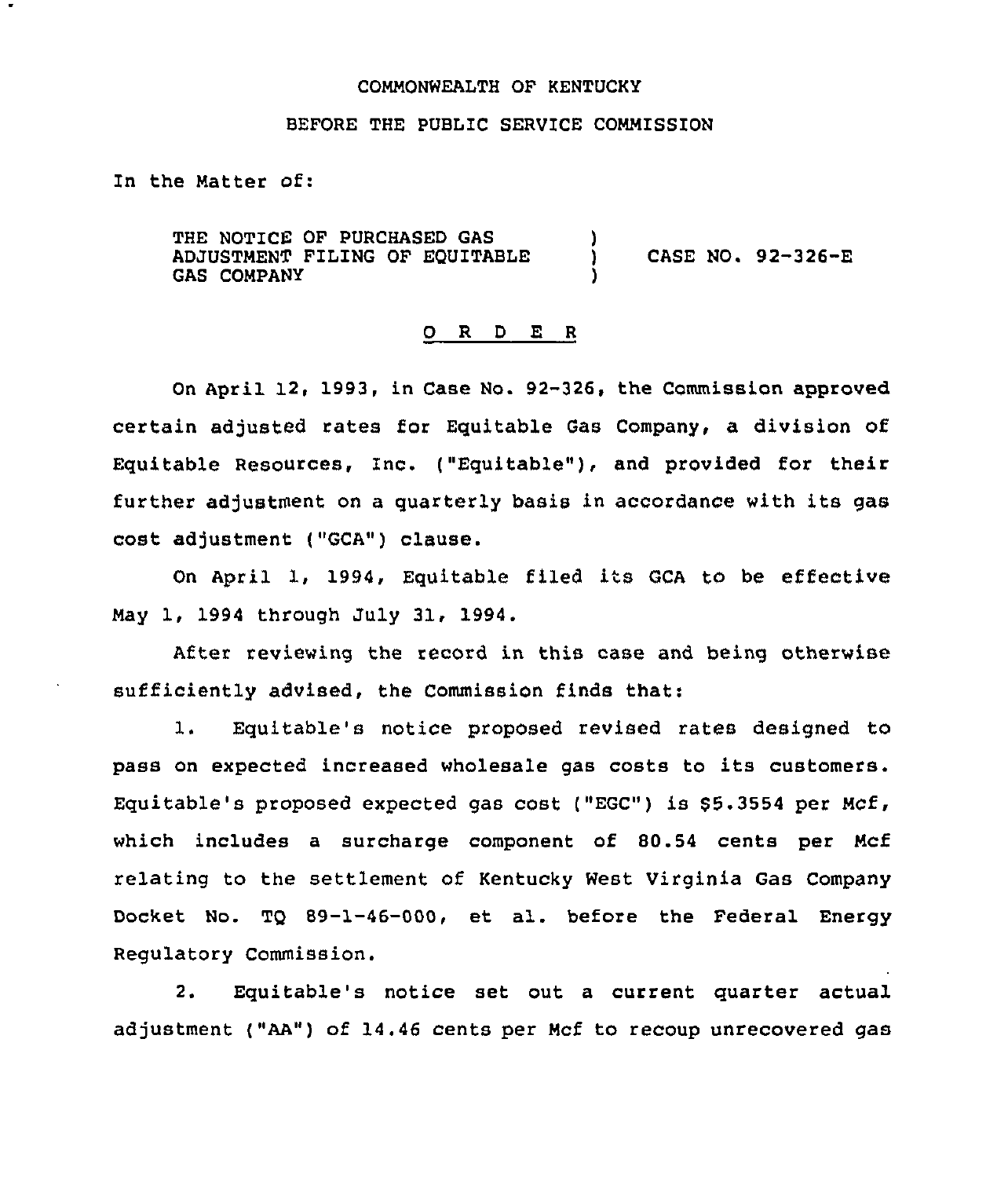cost from November and December 1993 and January 1994. Equitable's proposed total AA included a previous quarter AA of (.30) cent per Ncf which expires Nay 1, 1994. Correcting for this error results in a total AA of 27.33 cents per Ncf, which reflects the current under-recovery as well as over- and under-recoveries from previous quarters.

3. Equitable's notice set out <sup>a</sup> current quarter balancing adjustment ("BA") of (.26) cent per Ncf to reconcile variances from previous actual, refund, and balance adjustments. Equitable's proposed total BA included a previous quarter BA of .13 cent per Ncf which expires Nay 1, 1994. Equitable's corrected total BA is 2.49 cents per Ncf.

4. These adjustments produce a gas cost recovery ("GCR") rate of 65.6536 per Ncf, 37.74 cents per Ncf more than its prior GCR rate.

5. The revised rate adjustment in the Appendix to this Order is fair, just, and reasonable, in the public interest, and should be effective for final meter readings on and after May 1, 1994.

IT IS THEREFORE ORDERED that:

1. The rates proposed by Equitable be and they hereby are denied.

2. The rates in the Appendix to this Order are fair, just, and reasonable and are effective for final meter readings on and after Nay 1, 1994.

 $-2-$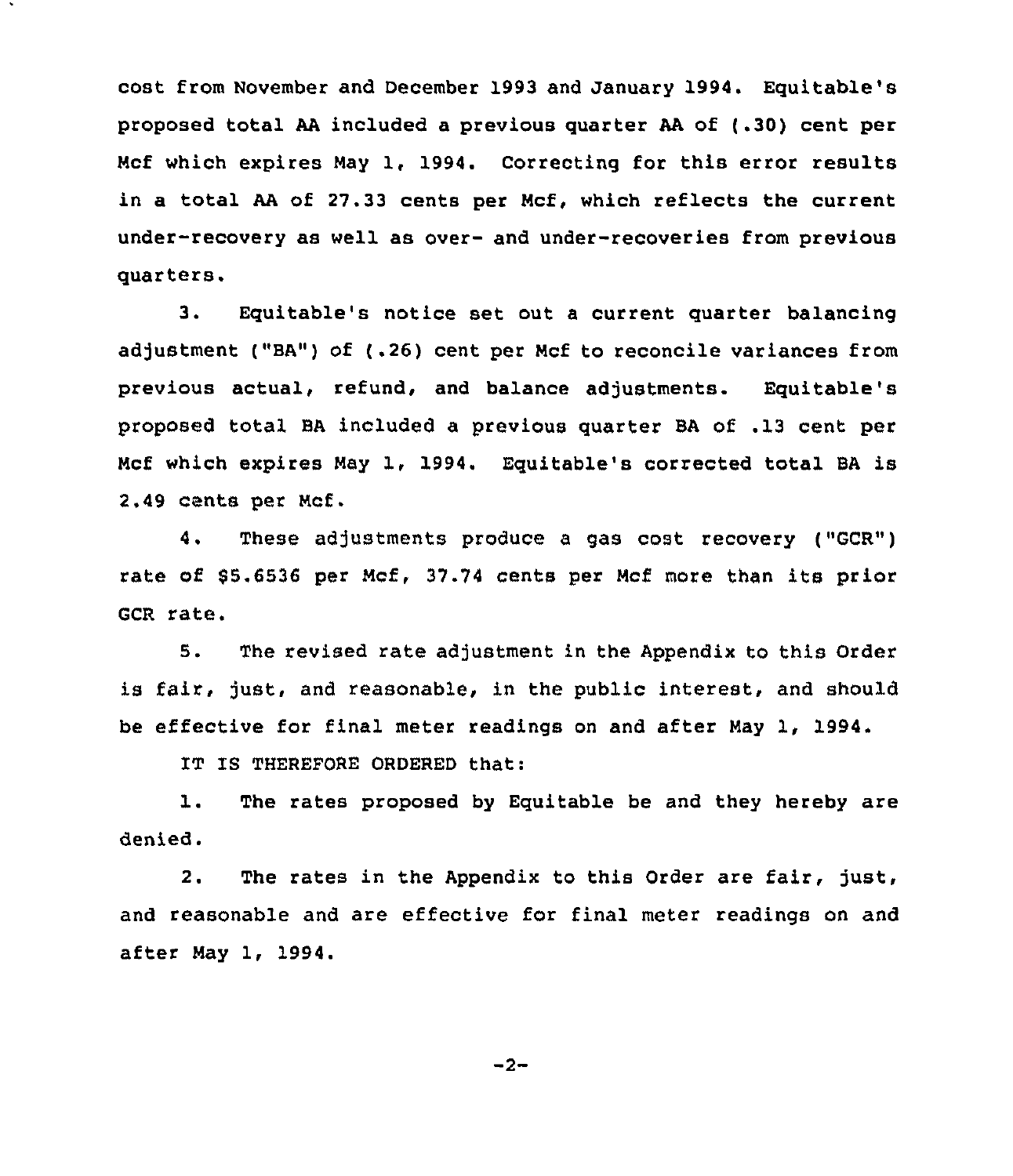3. Within <sup>30</sup> days of the date of this Order, Equitable shall file with this Commission its revised tariffs setting out the rates authorised herein.

Done at Frankfort, Kentucky, this 4th day of May, 1994.

PUBLIC SERVICE CONNISSION

 $\bigotimes_{\text{chairman}}$ 

 $\sqrt{V}$ ce Chairman  $\sqrt{V}$ 

.<br>Zreastholt

 $Comm$ 

ATTEST:

Executive Director